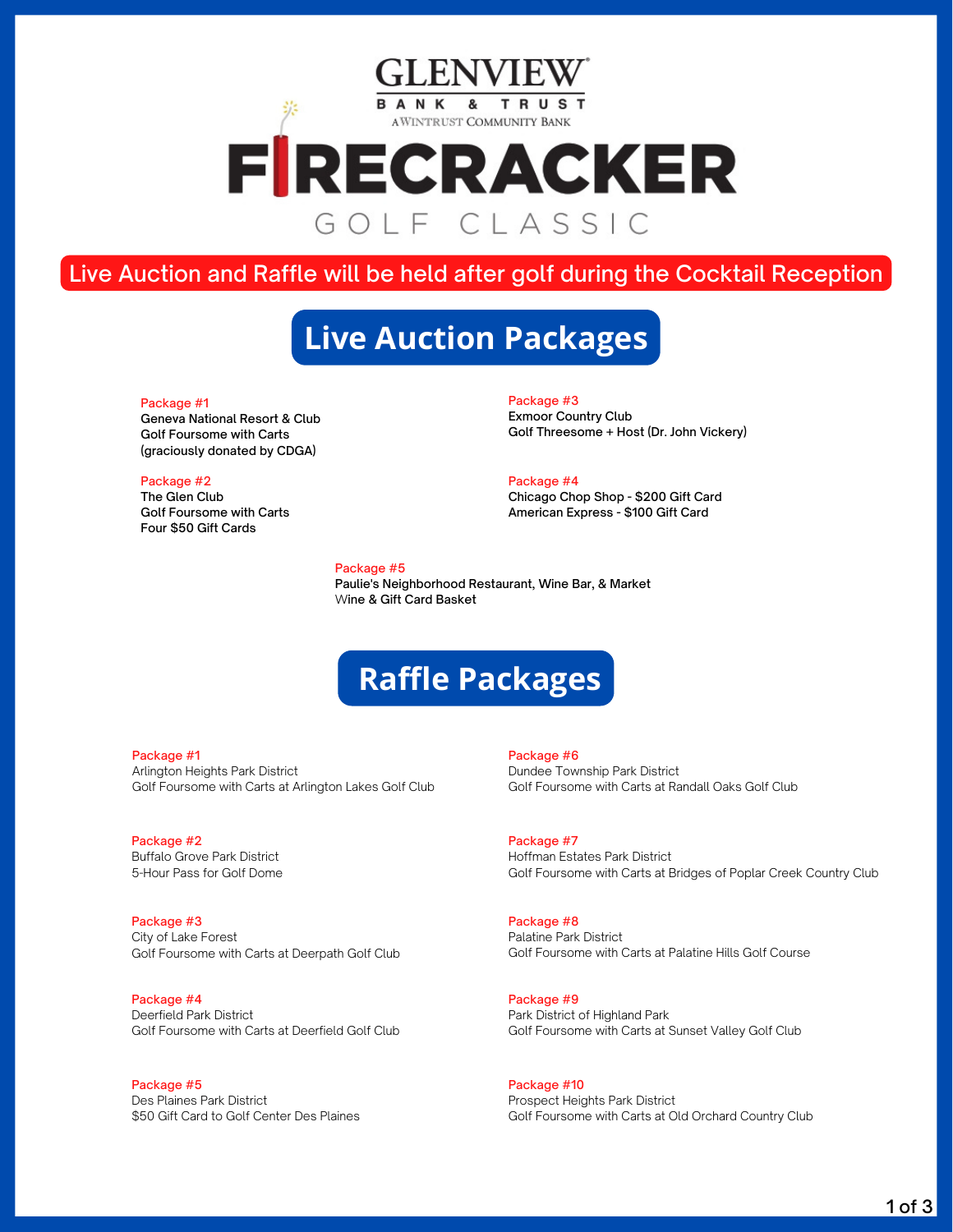Package #11 Schaumburg Park District Golf Foursome with Carts at Schaumburg Golf Club

Package #12 Mount Prospect Park District Golf Foursome with Carts at Mount Prospect Golf Club

Package #13 Wheaton Park District Golf Foursome with Carts at Arrowhead Golf Club

Package #14 Wilmette Park District Golf Foursome with Carts at Wilmette Golf Club

Package #15 Winnetka Park District Golf Foursome with Carts at Winnetka Golf Club

Package #16 Woodridge Park District Golf Foursome at Village Greens of Woodridge

Package #17 Wheeling Park District Golf Foursome with Carts at Chevy Chase Country Club

Package #18 Northbrook Park District Golf Foursome with Carts at Heritage Oaks Golf Club

Package #19 Teddie Kossof Salon and Spa - Gift Bag Country Classics Gift Card Michael Kors Handbag Tommy Hilfiger Wallet

Package #20 Oil Lamp Theater - Two Tickets for 2022 Season So'Bella Cucina - \$50 Gift Card Glenview Grind - \$10 Gift Card

## Package #21

Glenview Community Ice Center - Six Daily Passes Middy Mags Pizza Gift Certificate Kids Gift Package - 4 Children's Books + Poster

Package #22 Des Plaines Theater - Two Tickets Sweet & Tart Park Ridge - \$50 Gift Card Starbucks - Gift Bag including Coffee

Package #23 Glenview Park District Golf Foursome with Carts at Glenview Park Golf Club

Package #24 Glenview Park Golf Club \$200 Regripping Service for One Full Set of Clubs

Package #25 Glenview Park District - Family of 4 Outdoor Swim Pass Kids Gift Package - 4 Children's Books + Poster

Package #26 Sunset Ridge Country Club Threesome + Host (Jeff Eigel of Eigel Builders)

Package #27 Chicago Dogs - Four Tickets for the 2022 Season Dawg Park Gourmet Grill - \$40 Gift Card

Package #28 Ravinia Green Country Club Golf Foursome with Carts (graciously donated by Christopher Thomas)

## Package #29

Reagan Meats Gift Card Harrison's Poultry Farm Gift Card BBQ Tool Set and Condiment Set

Package #30 Chicago Wolves - Two Tickets for 2022-2023 Season Ten Ninety Brewing Co. Membership through July 2023

#### Package #31 (Dinner Package #1)

Paulie's Neighborhood Restaurant, Wine Bar and Market Gusto Ristorante Italiano El Tradicional Mexican Restaurant & Cantina Valley Lodge Tavern Pizano's Pizza and Pasta Riobamba Latin Kitchen Grandpa's Yard House Hackneys Wildfire